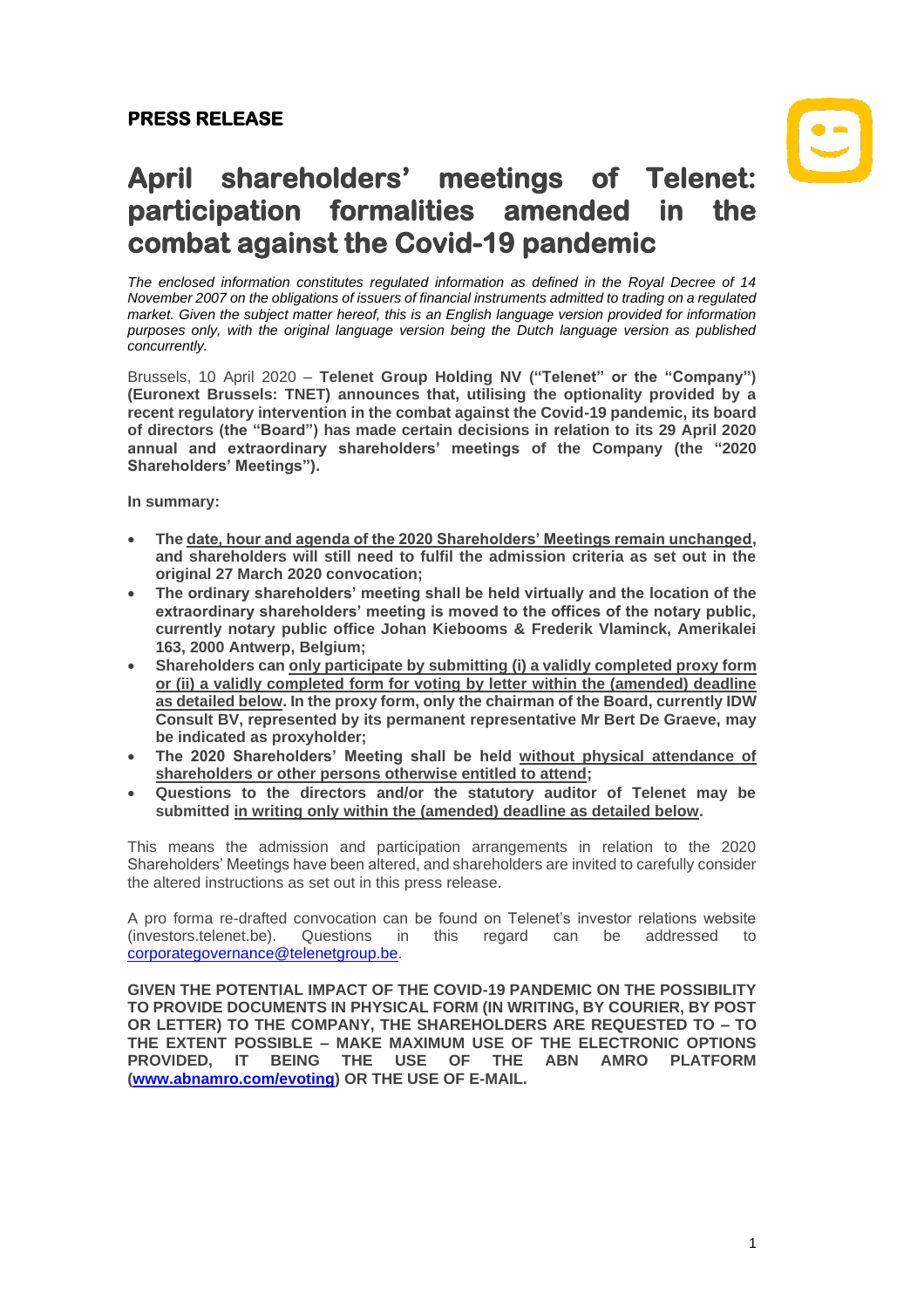#### **1. Telenet will hold the 2020 Shareholders' Meetings at the announced date and time**

Taking into account the COVID-19 pandemic, the recommendations of public authorities and in the interest of the persons otherwise physically attending the shareholders' meetings of the Company, the Board has, after due and careful consideration decided that it is in the interest of Telenet and its stakeholders to hold the 2020 Shareholders' Meetings at the date (29 April 2020) and hour (10AM CEST for the annual shareholders meeting, 11:30AM CEST for the extraordinary shareholders' meeting) provided for in the 27 March 2020 convocation.

#### **2. The location of the extraordinary shareholders' meeting is moved**

The ordinary shareholders' meeting shall be held virtually and the location of the extraordinary shareholders' meeting is moved to the offices of the notary public, currently notary public office Johan Kiebooms & Frederik Vlaminck, Amerikalei 163, 2000 Antwerp, Belgium.

### **3. The agenda of the 2020 Shareholders' Meetings remains unchanged**

The agenda of both the annual shareholders' meeting, including the proposed approval of the announced dividend, and the extraordinary shareholders' meeting, including the proposed cancellation of shares, remains unchanged as per the 27 March 2020 convocation. The full agenda can be consulted on the website of the Company (investors.telenet.be).

#### **4. The arrangements in relation to admission to and participation in the 2020 Shareholders' Meetings have been changed upon decision by the Board**

In light of the current Corona and Covid-19 pandemic, the Board, (i) in the interest of the stakeholders of the 2020 Shareholders' Meetings, being first and foremost the shareholders, but also the individual directors, officers, statutory auditor, notary public and the employees of the Company assisting at such meetings as the Board believes that it is not possible in the current circumstances to guarantee to these stakeholders that the 2020 Shareholders' Meetings can be organised in a manner that avoids all risks of the Covid-19 virus spreading further as aimed at by the measures taken by the Belgian government to fight the Covid-19 pandemic, and (ii) utilising the options provided by the Royal Decree dated 9 April 2020 concerning diverse matters concerning co-ownership and the law relating to companies and associations in the combat against the Covid-19 pandemic, published on 9 April 2020 in the Belgian Official Gazette, has made certain decisions impacting the arrangements as to the admission and participation in the 2020 Shareholders' Meetings.

The Board has decided that, for the 2020 Shareholders' Meetings:

- Shareholders' can only *participate* by (i) submitting a validly completed proxy form within the (amended) deadline as detailed below or (ii) providing a validly completed form for voting by letter within the (amended) deadline as detailed below. In the proxy form, only the chairman of the Board, currently IDW Consult BV, represented by Mr Bert De Graeve, may be indicated as proxyholder, using the (amended) proxy form as referred to below;<sup>1</sup>
- The 2020 Shareholders' Meetings shall be held *without* physical attendance of shareholders or any other persons otherwise entitled to attend;
- Any questions to the directors/and or the statutory auditor of Telenet shall be submitted in writing only within the (amended) deadline as detailed below. Such written questions will be responded to before voting at the 2020 Shareholders' Meetings by publication of the responses on the website of the Company (investors.telenet.be).

This means the arrangements as provided for in the 27 March 2020 convocation of the 2020 Shareholders' Meetings have been altered, including the timing and documentation. The section "*Participation to the annual and extraordinary general shareholders' meeting*" of the

<sup>1</sup> Any proxy granted to another person than the aforementioned proxyholder and containing precise voting instructions will be taken into account; however such other proxyholder will not be allowed to attend the 2020 Shareholders' Meetings.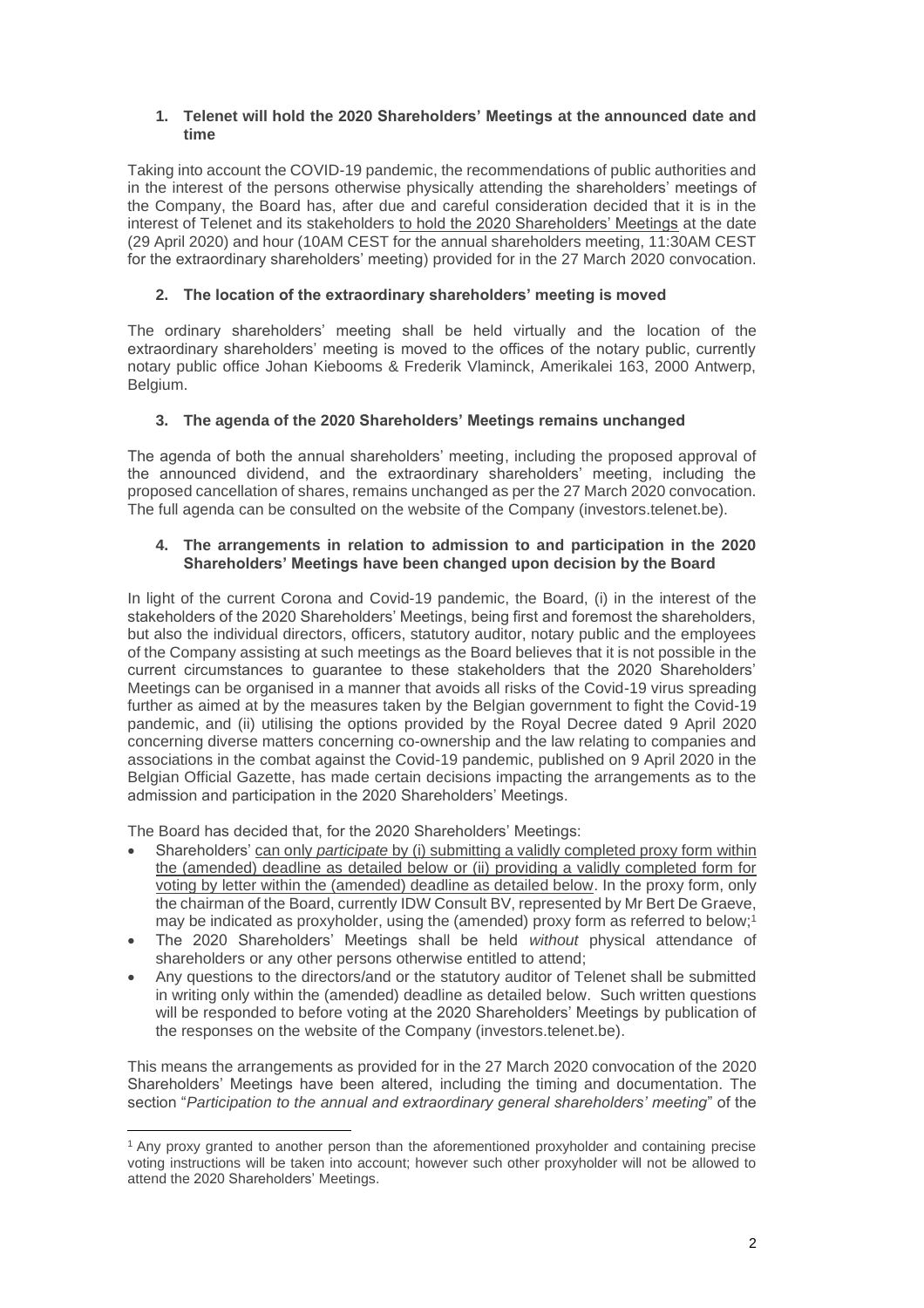27 March 2020 convocation to the 2020 Shareholders' Meetings should hence be read as set out below.

A pro forma re-drafted convocation can be found on Telenet's investor relations website (investors.telenet.be).

**GIVEN THE POTENTIAL IMPACT OF THE COVID-19 PANDEMIC ON THE POSSIBILITY TO PROVIDE DOCUMENTS IN PHYSICAL FORM (IN WRITING, BY COURIER, BY POST OR LETTER) TO THE COMPANY, THE SHAREHOLDERS ARE REQUESTED TO – TO THE EXTENT POSSIBLE – MAKE MAXIMUM USE OF THE ELECTRONIC OPTIONS PROVIDED, IT BEING THE USE OF THE ABN AMRO PLATFORM [\(www.abnamro.com/evoting\)](http://www.abnamro.com/evoting) OR THE USE OF E-MAIL.**

#### **a. Registration date**

Only the persons who are shareholder on the registration date are entitled to participate in and, if applicable, vote at the annual and/or extraordinary general shareholders' meeting. The registration date for the annual and extraordinary general shareholders' meeting is **15 April 2020 at midnight (24:00, Central European Summer Time)**.

#### **b. Conditions of admission**

To be admitted to the annual and/or extraordinary general shareholders' meeting, the shareholders must fulfil the following conditions:

#### **i. Registration**

Shareholders must be registered as shareholders on the registration date:

- for registered shares, based on the registration of the shares in the share register of the Company;
- for dematerialized shares, on the basis of the registration of the shares in the accounts of a recognized account holder or clearing institution.

#### **ii. Notification**

Shareholders must, **before or at the latest on 23 April 2020**, notify their intention to participate in the annual and/or extraordinary general shareholders' meeting:

- electronically to ABN AMRO Bank N.V. via www.abnamro.com/evoting (in the case of dematerialized shares, whether or not through the intervention of a financial intermediary acting on instruction of the shareholder);
- by e-mail to the Company, at corporategovernance@telenetgroup.be; or
- by post addressed to the Company, at Liersesteenweg 4, 2800 Mechelen, Belgium, to the attention of the Company Secretary, or at the Company's registered office.

Holders of dematerialized shares must attach a certificate to the notification, delivered by the recognized account holder or clearing institution, evidencing the number of dematerialized shares registered in the name of the shareholder on its accounts on the registration date, which such shareholder has indicated that it wants to participate with at the annual and/or extraordinary general shareholders' meeting.

In the event of an electronic notification to ABN AMRO Bank N.V., the accredited account holder or clearing institution must provide such attestation electronically via the following website: www.abnamro.com/intermediary.

#### **c. Participation**

**EXCEPTIONALLY, IN THE COMBAT AGAINST THE COVID 19-PANDEMIC, SHAREHOLDERS CANNOT PARTICIPATE IN PERSON, BUT ONLY BY PROXY OR BY LETTER.**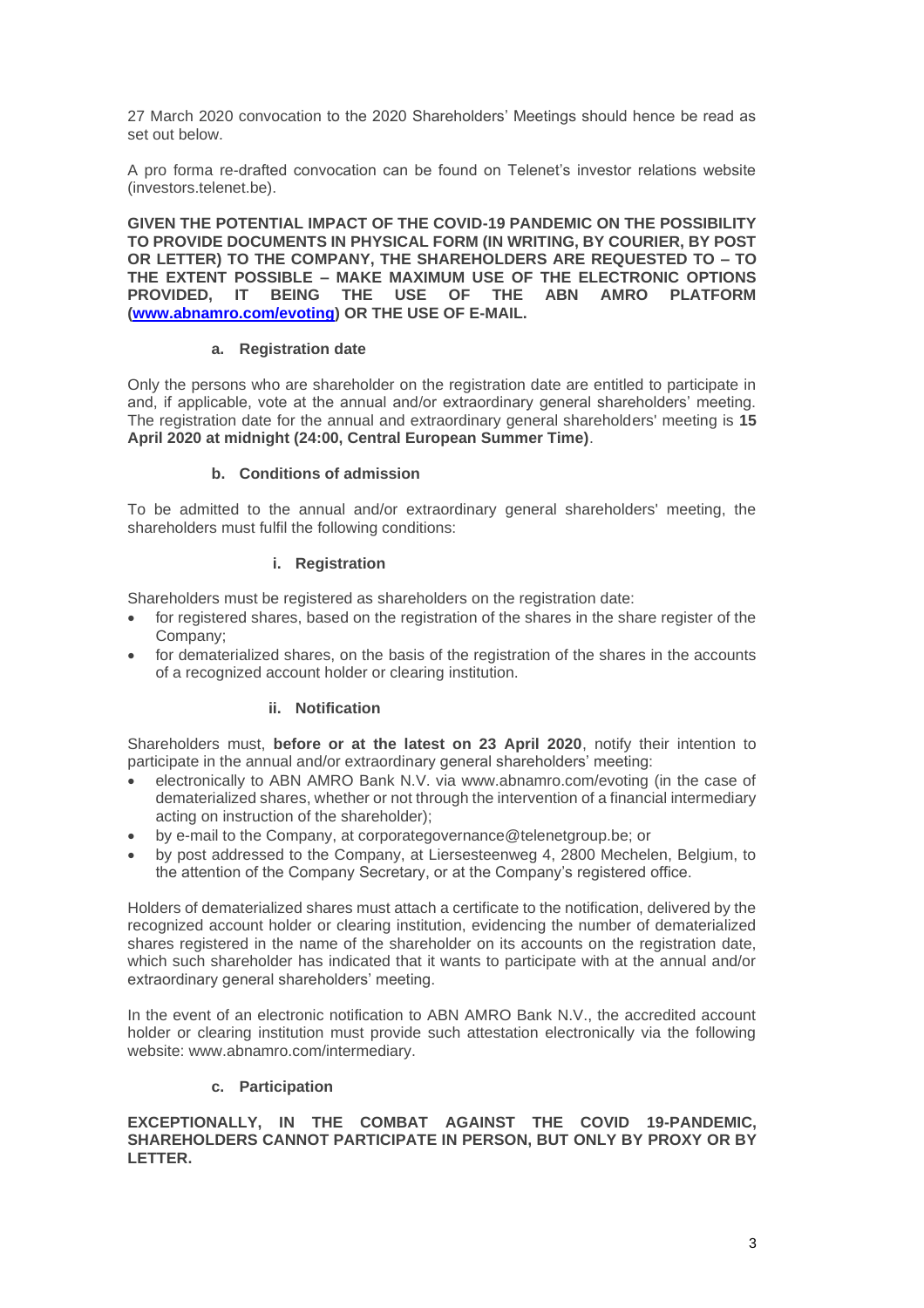**IN ACCORDANCE WITH THE APPLICABLE COVID 19 EMERGENCY LEGISLATION, THE DEADLINE FOR PROVISION OF PROXIES AND LETTERS HAS BEEN EXTENDED TO 25 APRIL 2020, HOWEVER, GIVEN THAT THE ADMISSION CONDITIONS REMAIN APPLICABLE, SHAREHOLDERS ARE REMINDED THAT THE DEADLINE FOR THE FULFILMENT OF SUCH ADMISSION CONDITIONS ALSO REMAINS APPLICABLE, I.E. 23 APRIL 2020. REFER TO THE SECTION "CONDITIONS OF ADMISSION" ABOVE FOR MORE DETAILS.**

#### **i. Powers of attorney**

**The shareholder who fulfilled the admission requirements can participate in the annual and/or extraordinary general shareholders' meeting by proxy to the chairman of the Board, currently IDW Consult BV, represented by its permanent representative Mr Bert De Graeve. 2**

The shareholder who wishes to be represented by proxy must deliver a power of attorney in written or electronic form **on 25 April 2020** at the latest, as set out below:

- the electronic power of attorney is available to the shareholders who have registered electronically, by using the ABN AMRO platform (www.abnamro.com/evoting) where the shareholder can issue a proxy with voting instructions via an electronic form;
- the written power of attorney is made available by the Board on the website of the Company (investors.telenet.be).

With respect to the 2020 Shareholders' Meetings dated and signed power of attorneys must reach the Company as set out in article 36.1 of the articles of association, amongst others (i) by e-mail to corporategovernance@telenetgroup.be, or (ii) by post at Liersesteenweg 4, 2800 Mechelen, Belgium, to the attention of the Company Secretary, or at the registered office of the Company.

In addition, the shareholders are reminded that they must meet the admission requirements as described above.

#### **ii. Voting by letter**

Each shareholder further has the right to cast its votes by letter by providing a dated and signed form to the Company on 25 April 2020 at the latest.

- Use must be made of the form made available by the board of directors (i) at the registered office of the Company and (ii) on the website of the Company (investors.telenet.be).
- The form for voting by letter must be signed in writing.
- The dated and signed form for the annual shareholders' meeting must reach the Company (i) preferably by e-mail to the Company, at corporategovernance@telenetgroup.be, or (ii) by post at Liersesteenweg 4, 2800 Mechelen, Belgium, to the attention of the Company Secretary, or at the registered office of the Company. The original form for the extraordinary shareholders' meeting must reach the Company by post at Liersesteenweg 4, 2800 Mechelen, Belgium, to the attention of the Company Secretary, or at the registered office of the Company.

In addition, the shareholders must meet the admission requirements as described above.

#### **d. Miscellaneous**

#### **i. Additional agenda items and proposed resolutions**

As explicitly set out in the Company's 27 March 2020 convocation to the 2020 Shareholders' Meetings, the deadline for submission of additional agenda items and proposed resolutions

<sup>&</sup>lt;sup>2</sup> Any proxy granted to another person than the aforementioned independent proxyholder and containing precise voting instructions will be taken into account; however such other proxyholder will not be allowed to attend the 2020 Shareholders' Meetings.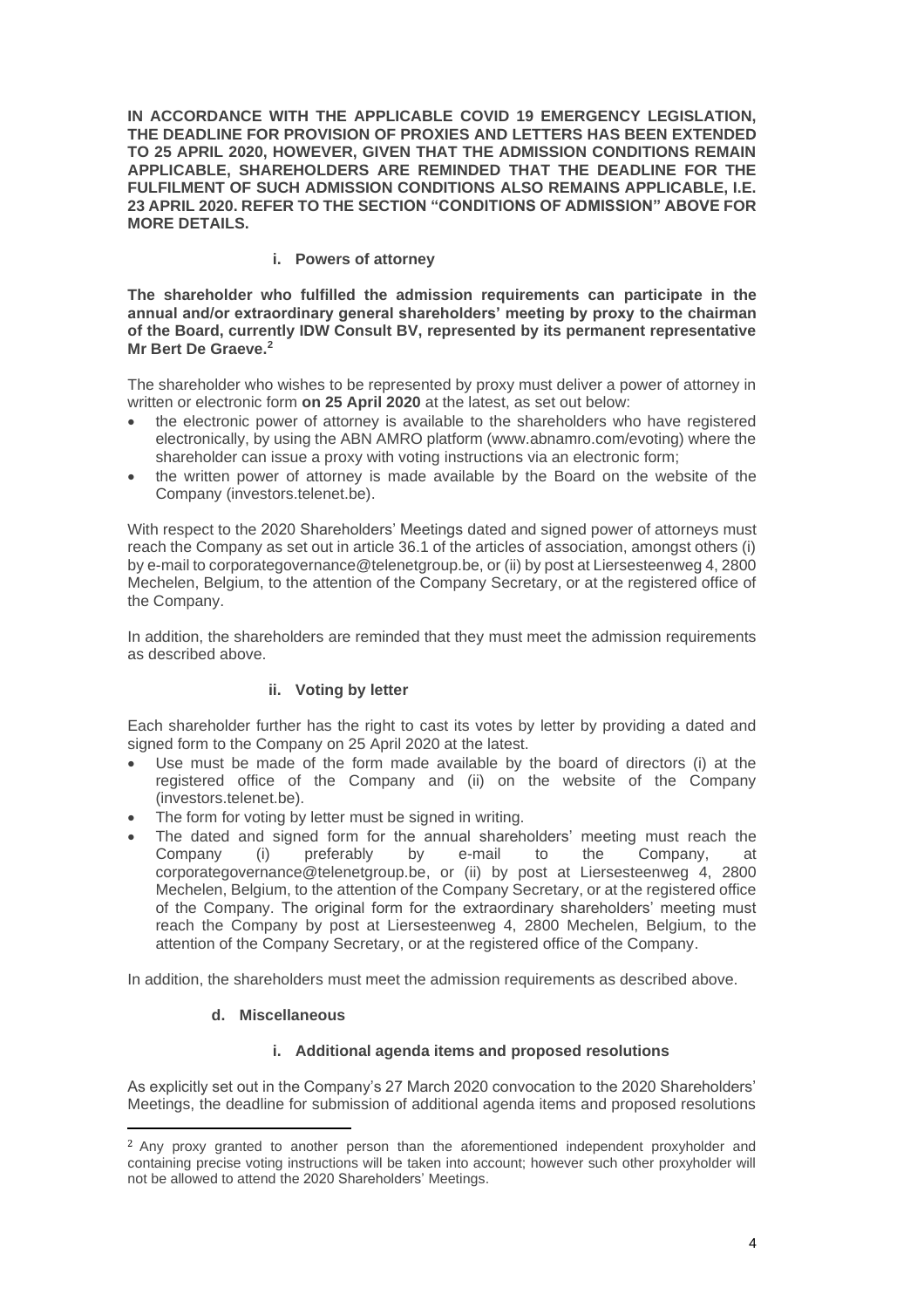pre-dates the date of this press release. As a consequence, it is no longer possible for shareholders to put additional items on the agenda of the 2020 Shareholders' Meetings in accordance with article 7:130 of the Belgian Companies and Associations Code.

#### **ii. Questions to the directors and/or the statutory auditor of the Company**

**EXCEPTIONALLY, IN THE COMBAT AGAINST THE COVID 19-PANDEMIC, SHAREHOLDERS CANNOT PARTICIPATE IN PERSON. AS A CONSEQUENCE, THE RIGHT TO ASK QUESTIONS TO THE DIRECTORS OR STATUTORY AUDITOR OF THE COMPANY IS LIMITED TO QUESTIONS SUBMITTED IN WRITING IN ACCORDANCE WITH THE FORMALITIES SET OUT BELOW.**

**IN ACCORDANCE WITH THE APPLICABLE COVID 19 EMERGENCY LEGISLATION, THE DEADLINE FOR SUBMISSION OF WRITTEN QUESTIONS HAS BEEN EXTENDED TO 25 APRIL 2020, HOWEVER, GIVEN THAT THE ADMISSION CONDITIONS REMAIN APPLICABLE, SHAREHOLDERS ARE REMINDED THAT THE DEADLINE FOR THE FULFILMENT OF SUCH ADMISSION CONDITIONS ALSO REMAINS APPLICABLE, I.E. 23 APRIL 2020. REFER TO THE SECTION "CONDITIONS OF ADMISSION" ABOVE FOR MORE DETAILS.**

Each shareholder has the right to ask questions to the directors or the statutory auditor of the Company relating to items on the agenda of the annual and/or extraordinary general shareholders' meeting, provided that he/she has complied with the admission conditions as set out above.

Questions can be submitted in writing prior to the meeting. Written questions must reach the Company (i) by mail at Liersesteenweg 4, 2800 Mechelen, Belgium, to the attention of the Company Secretary or at the registered office of the Company, or (ii) by e-mail at corporategovernance@telenetgroup.be, **before or at the latest on 25 April 2020**.

The answers to the written questions will be responded to before voting at the 2020 Shareholders' Meetings by publication of the responses on the website of the Company (investors.telenet.be).

#### **iii. Documents**

The following documentation (updated as the case may be) is available on the Company's website (investors.telenet.be) as of today:

- The 27 March 2020 convocation, although the shareholders are reminded that the admission and participation to the 2020 Shareholders' Meetings has been altered as set out in this press release;
- A pro-forma update of the 27 March 2020 convocation, consolidating the changes made to the initial convocation as set out in this press release;
- the total number of shares and voting rights on the date of the convocation;
- the documents to be presented to the shareholders' meeting; and
- the forms for the notification of registration, voting by proxy (as amended) and the voting by letter (as amended).

Shareholders can also obtain a free copy of this documentation at the registered office of the Company (Neerveldstraat 107, 1200 Sint-Lambrechts-Woluwe, Belgium).

Additionally, the Company has made the agenda of the 2020 Shareholders' Meetings available on its website as a separate document, as well as this press release.

#### **iv. Data protection**

The Company is responsible for the processing of the personal data it receives from shareholders and proxy holders in the context of the annual and extraordinary general shareholders' meeting in accordance with the applicable data protection legislation. The